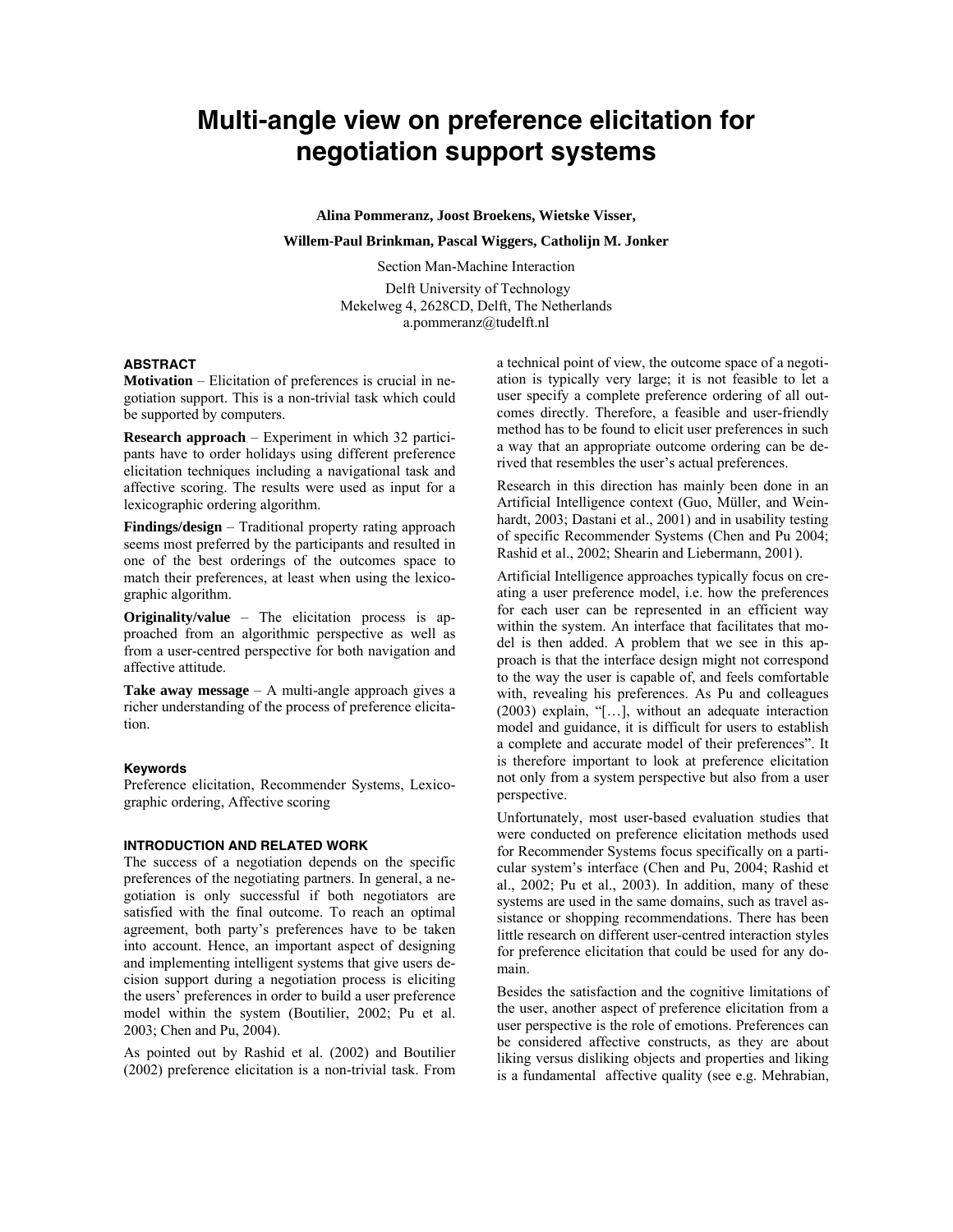1980; Russell, 2003). In addition, emotions influence the negotiation process (Barry & Oliver, 1996; Mastenbroek, 2002; Fisher & Shapiro, 2005). Therefore, one should take the emotions that might play a role into consideration as well. However, if this influence is to be dealt with in a negotiation support system, we first and foremost need to be able to measure emotion in a reliable and valid way.

An exhaustive review of the emotion measurement literature is out of scope here, but recent studies (Isomursu et al, 2007) show that there are currently no simple-touse, validated digital measurement tools that can easily be integrated in any application. Many approaches exist towards explicit emotion feedback in computerized systems. However, these approaches typically have a fundamental trade-off between precision and measurement speed/ease of use (Isomursu et al., 2007). Further, many methods ask a user to input categorical emotions with or without intensity (Desmet, 2002; Sanchez et al., 2006; Isomursu et al., 2007). Finally, the measurement method must be easy to integrate in any interface and the data measurements produced by the method must be valid and consistent as well as usable in the application in which the measurement tool is used.

In summary, a preference elicitation method should derive a preference ranking from the (incomplete) information that users can provide. In this process the goals, cognitive capacities and emotions of the user should be taken into account. No single research area can address all these issues and the associated risks and pitfalls. Therefore, it is important to have a multi-angle view on preference elicitation especially for negotiation support systems. To obtain effective systems and avoid sub-optimization of either the system side or the user side, one should acknowledge that they are interrelated and follow a holistic design approach.

In terms of research methods this implies that one should combine theoretical modelling, quantitative statistical measures and qualitative data (De Dreu and Carnevale, 2005; Hopmann, 2002; Moore and Murnighan, 1999). As Buelens et. al. (2008) put it, one should *triangulate* research methods to obtain a rich understanding of the problem domain. In this paper we approach preference elicitation from various angles.

#### **RESEARCH QUESTIONS AND HYPOTHESIS**

Preferences over objects, situations or outcomes of negotiations are often dependent on preferences over their properties. This dependency can be modelled in different ways. One common approach is that of multi-attribute decision theory, in which the utility of outcomes is computed from weights associated with the properties (Keeney and Raiffa, 1993). However, it is difficult to obtain such numerical values. Therefore, various qualitative approaches to multi-attribute preference definitions have been proposed, such as the lexicographic ordering. This ordering compares two objects according to the property that is rated most important. Other properties will only be considered if the value of the most important property is the same for both objects. It has been argued that this is a natural and intuitive way to derive preferences over objects or outcomes from an importance ranking of properties (see for example Liu, 2008). This suggests that the resulting order over objects reflects the user's real preferences. To our knowledge, this claim has never been confirmed by user studies. This paper presents a first attempt to fill this gap.

In order to extract preferences in the first place, different interaction styles can be used for preference elicitation. Ordering or rating properties or objects, or profiling by example (Shearin and Liebermann, 2001) are just a few examples. These styles influence how well the preferences of the user can be represented inside the system and also impact the user satisfaction. If the user is not satisfied with the interface or finds it hard to use it valuable information about her true preferences and also hidden preferences could be lost. Therefore, it is important to find the best suited method to elicit preferences. As Pu and colleagues (Pu et al., 2003) point out: "stating preferences is a process rather than a one time enumeration of preferences that do not change over time". They suggest to give the user immediate feedback of results, visual feedback and to allow the user to give any preference in any order. Based on these suggestions we investigate whether a navigational interface where people can browse through the outcome space by changing any one attribute at a time and get immediate, visually supported feedback of their choices is more preferred by the user than a simple interface based on ordering alternatives of properties. In particular we would like to compare *effort*, *intuitiveness*, *ease of use* and how much people *like* the two interaction styles. Furthermore, we would like to test whether we can extract the same information about the user's preferences from such a navigational interface as we would get from the explicit preferences by ordering the properties.

Regarding affective input of preferences, our main research question in this study is to find out if affective feedback is useful for expressing preferences. Four subquestions were investigated: (a) do users like to give affective feedback, (b) how much perceived effort is involved, (c) what is the perceived quality of the resulting ordered holiday lists, and (d) is affective feedback useful to predict the "ideal" holiday ordering of a user as generated by that user.

As argued in the introduction preference ranking methods and interaction styles for preference extraction should not be developed independently. To see how the interaction between those components influences the end result we have tested how well different ways of extracting user preferences over properties work as input for the lexicographic ordering method. We would like to see how similar the different preference orderings, dis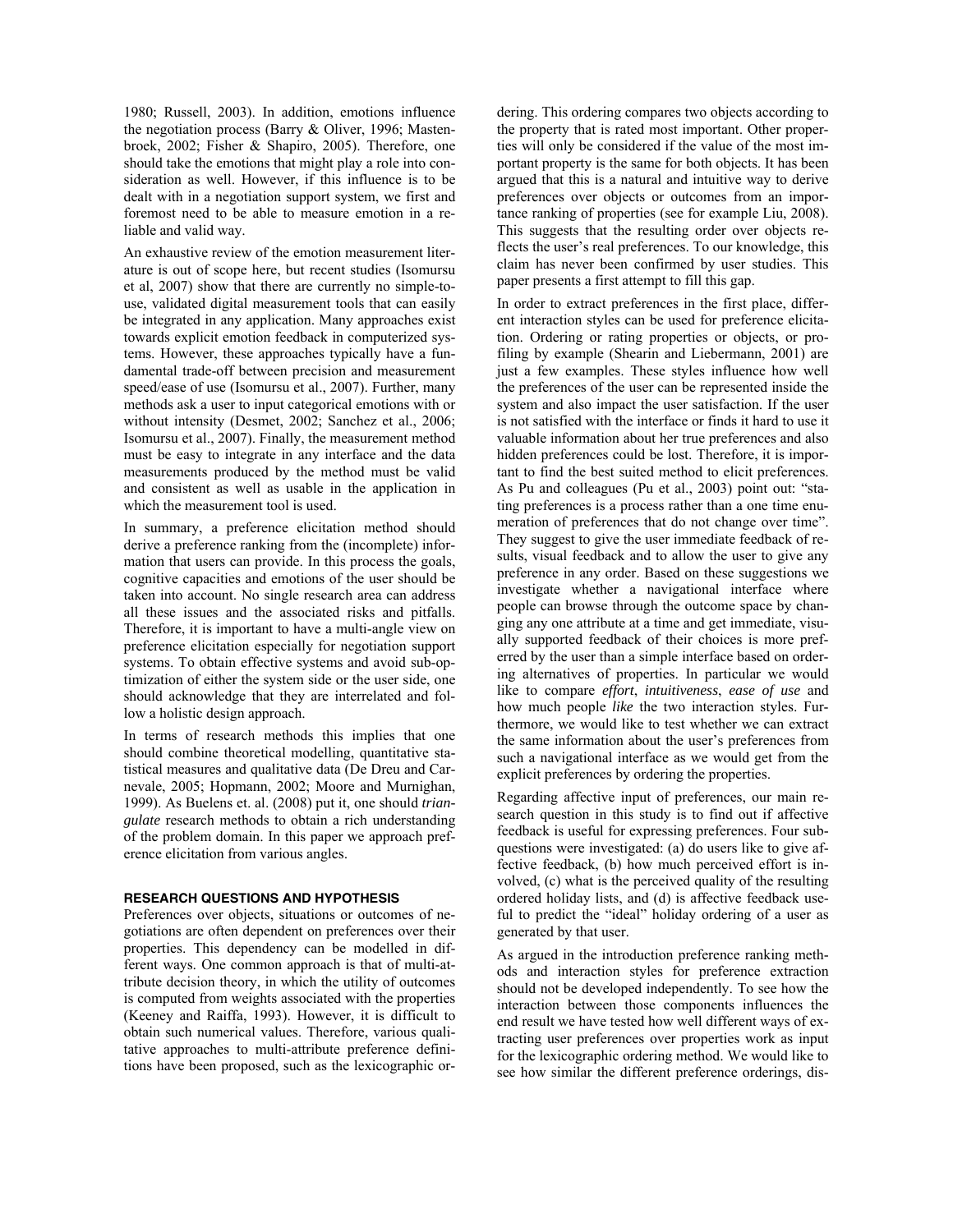cussed in the next section, generated with this method are to preference orderings as specified by users.

## **METHOD**

In order to test different methods of extracting user preferences we ran an experiment that consisted of 8 ordering/rating tasks (tasks will be numbered throughout the paper), 2 comparisons of results and a final questionnaire. An overview of the ordering/rating tasks is presented in Table 1 (each task will be discussed in more detail below). After each task we asked participants to rate (on a 7 point scale) how much effort the task cost as well as how much they liked the task.

| Task           | <b>Description</b>                                |
|----------------|---------------------------------------------------|
| A <sub>1</sub> | Order 9 property values (given at the same time)  |
| B1             | Order 27 holidays                                 |
| A <sub>2</sub> | Navigation through holidays                       |
| B <sub>2</sub> | Order 3x3 property values (given three at a time) |
| A <sub>3</sub> | Likert rating of holidays                         |
| B3             | Affective rating of holidays                      |
| C <sub>3</sub> | Likert rating of properties                       |
| D3             | Affective rating of properties                    |

**Table 1. Overview of 8 preference elicitation tasks.** 

We chose holidays as our domain, since most persons can relate to holidays and have preferences about different aspects of holidays. Each holiday has the properties type, location and accommodation, with respective alternative values relaxation, active and city trip, Mediterranean, Scandinavia and Alps, and hotel, camping and apartment (Table 2).

| Location      | <b>Accommodation</b> | <b>Type</b> |
|---------------|----------------------|-------------|
| Mediterranean | Apartment            | Relaxation  |
| Alps          | Hotel                | City trip   |
| Scandinavia   | Camping              | Active      |

**Table 2. Properties of holidays and the alternative values for each property used in the experiments.** 

## **Material**

The study material consisted of two sets of 9 cards showing one alternative value for a property of a holiday each, one set with and the other without pictures. Further, there were two sets with 27 cards showing complete holidays; one set with 4 pictures to give an orientation about what the holiday could look like, and one set without pictures. Furthermore, we used a computer interface that included 4 different tasks. In these tasks participants were asked to rate one at a time either holidays or alternatives for properties of holidays. Rating was done using either a 9-point Likert scale from *like* to *dislike* or with the *AffectButton* (Figure 1). This interface component functions, looks and behaves like a button but enables a user to input dynamic (i.e. graded) emotions. The button itself renders a face that changes directly according to the mouse position in the button as well as the scroll wheel. The mouse coordinates within the button and the scroll wheel define the values on the affective dimensions Pleasure, Dominance and Arousal (PAD) (Mehrabian, 1980) respectively. These values can be between -1 and 1. The user can therefore select an affective triplet from the PAD space by using the mouse within the button. An emotional expression that represents the PAD triplet is selected by clicking the button. We used this button to ask users about their affective preference for an item (i.e. a holiday in our experiment). We have chosen the PAD dimensions as these have proven to be fundamental and independent variables of, amongst other things, affective attitude. As we want to measure a person's affective attitude towards preferences, this is a promising model.



**Figure 1. Example expressions: from left to right Happy (PAD=1,1,1), Afraid (-1,1,-1), Surprised (1,1,-1), Sad (PAD=-1,-1,-1), Angry (-1,1,1)** 

## **Participants**

We tested 32 participants, 10 female and 22 male, which were mainly students and researchers within the field of information technology aged between 21 and 31. Each participant had to do all tasks the experiment consisted of. The order of the tasks was counterbalanced per participant.

#### **Design**

## *Navigation through the outcome space*

To test the effect of navigating through the outcome space, i.e. complete holidays, two tasks were presented to the user. The first task is a navigation task (A2). In this task, the subject was presented with a random card with a complete holiday in the beginning and first had to find her most preferred holiday by changing the value of one property at a time to any of the 2 alternative values of that property. However, the subject could have a look at all 6 holidays related to the present one before deciding which one to navigate to. The task was presented as a paper prototype of a mobile interface. Considering the small screen on such interfaces the subject could see only the 2 alternative values for each property at a time. Once the subject found her most preferred holiday the procedure was repeated for the least preferred holiday starting with the most preferred one. The cards showed three property values of a holiday and four pictures, which were used to give the participant an idea about the kind of holiday.

In the second task (B2), the subject had to come up with a complete ordering of the alternative values of each of the 3 properties presented on cards with one value and a related picture each. Furthermore, the subject was asked to order the 3 properties type, location and accommodation according to *importance* when searching for a holiday.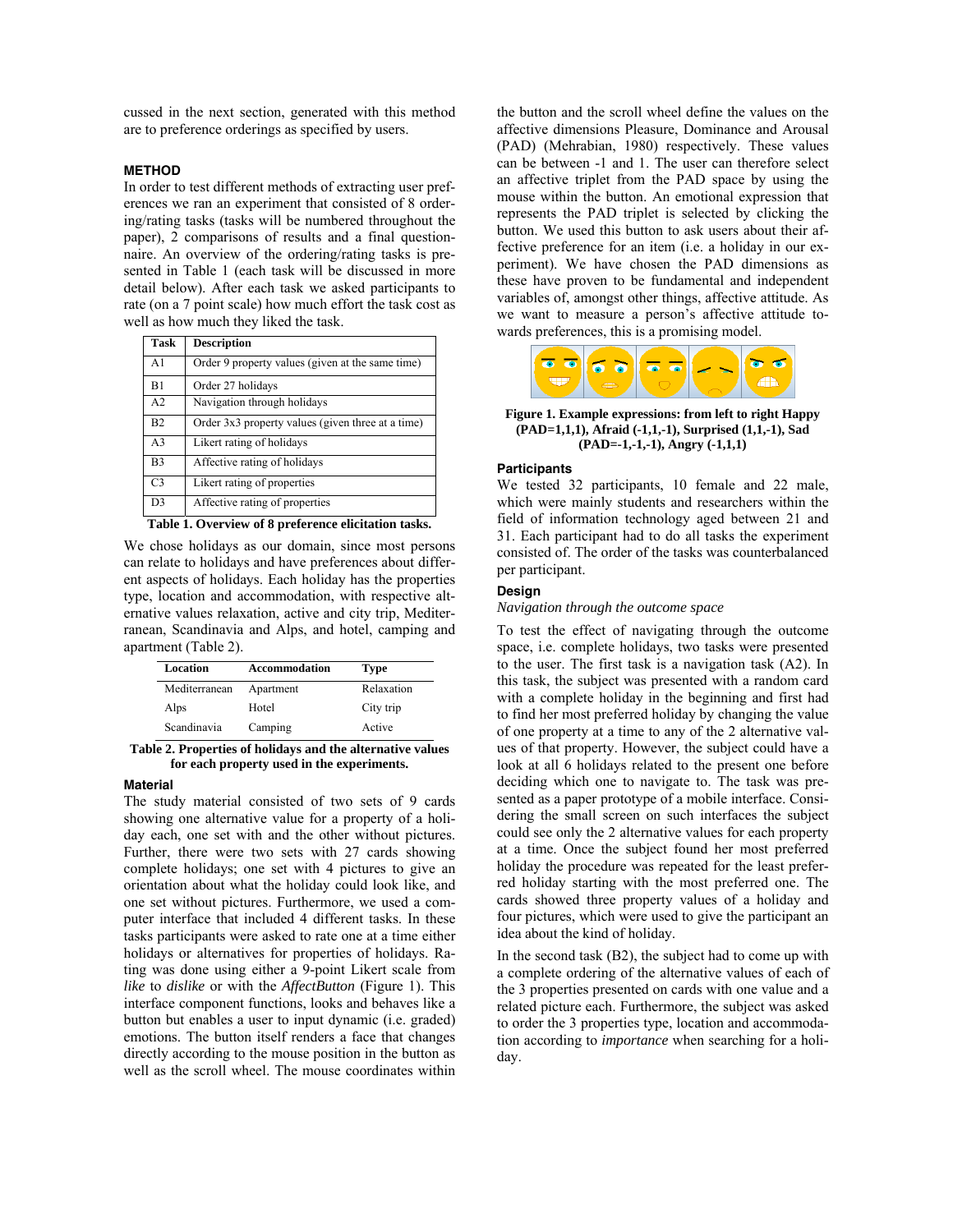A final questionnaire was presented to the user containing a number of questions about the *intuitiveness* and *ease of use* of these two tasks as well as more detailed questions about how much the subjects liked the navigation (A2) and property ordering (B2) tasks and the use of pictures.

## *Affective Feedback*

In this part of the whole experiment we used a 2x2 experimental setup, with affect versus normal (Likert 9 points scale) rating as one independent variable and property values versus whole holidays rating as the other. As such, we had four different conditions: Likert rating of holidays (A3), affective rating of holidays (B3), Likert rating of property values (C3) and affective rating of properties (D3). For the holiday rating tasks (affect versus Likert scale rating) nine holidays were presented one by one and in random order, just as the 9 property values in the two lists of property values.

For each condition a simple algorithm generated an ordered list containing 9 holidays based on the user input. In the Likert&Holiday case the list was ordered directly based on the user's holiday preference feedback. In the Affect&Holiday case feedback variables pleasure, arousal and dominance were summed and then used to order the list. In the Likert&Property case the weight of the property value entered by the user as feedback was used to calculate a sum for each holiday that was to be ordered This sum was used to order the list of holidays. In the Affect&Property case the pleasure, arousal, and dominance feedback was summed and then used to order the property values; from this property ordering a ordering of the nine holidays was derived. These algorithms resulted in four differently sorted lists, each containing the same holidays. After the complete experiment, users were asked to score the extent to which the ordering of each of these four lists matched their own preferences (E3). They were also asked to order the four lists based on the same criterion.

## *Preference Ordering*

Lexicographic ordering is one of the best known approaches to derive a preference ordering over objects from a given ordering over properties and property values (alternatives). As input for the lexicographic ordering method we need the order of importance of the three properties, and for each property, an ordering over that property's values. A holiday is preferred over another holiday if the former's value of the most important property is better than the latter's value of the same property. If both values are the same, the alternatives of the next most important property are considered, and so on. Consider for example Table 2, and suppose that the properties are ordered from left to right and the property values from top to bottom. Then a relaxation holiday in an apartment in the Alps is less preferred than an active hotel holiday in the Mediterranean, because the latter scores better on the most important property (location), even though it scores worse on both other properties. Likewise, a city trip in a hotel in Scandinavia is more preferred than an active camping holiday in Scandinavia, since they score the same on the first property and the former scores better on the second.

The input needed for this preference ordering method was gathered in task B2 as described above.

The input described above has a two-dimensional structure; values of each property are grouped together. It is possible to 'flatten' this structure in order to express different property value orderings. This is done by 'promoting' property values to the property level. The new property values are left implicit (they are booleans where true is better than false for every property). This approach also gives the opportunity to give two properties equal importance. In this case, the number of true properties of a given importance level are compared. Consider for example Table 3, in which the properties are again ordered from left to right. An active holiday in an apartment in Scandinavia would be preferred over a citytrip in a hotel in Scandinavia, because the former has two of the most important properties and the latter only one.

| mediterranean,<br>active,<br>citytrip,<br>apartment<br>alps.<br>Scandinavia<br>relaxation<br>hotel<br>camping |
|---------------------------------------------------------------------------------------------------------------|
|---------------------------------------------------------------------------------------------------------------|

## **Table 3. Example ordering of properties in a flattened structure.**

The input needed for this was gathered in task A1, an ordering task of 9 cards showing one alternative of a holiday property each. Equally preferred alternatives could be put on the same level. All cards should be laid out on the table from most preferred to least preferred.

The same kind of input was also derived from the rating of property values on a Likert scale (C3) and by means of the AffectButton (D3), such that the property value that was rated best is considered most important.

The last task (B1) consists of ordering 27 cards showing a complete holiday, each consisting of a combination of the three properties. Equally preferred holidays could be put on the same level. All cards should be laid out on the table from most preferred to least preferred. This user-specified preference ordering is used as a standard against which the orderings generated with the lexicographic method from the different inputs will be compared.

Besides this objective comparison, we asked participants to judge which of two ordered lists of 27 holidays better reflected their preferences: the list they specified themselves in task B1 or the list generated with the lexicographic ordering method from the input from task A1.

## **Procedure**

The study was conducted during 2 weeks. Each experiment took about 45 minutes and consisted of 8 tasks considering preference input, 2 comparisons of resulting lists and a final questionnaire. Before the tasks were ex-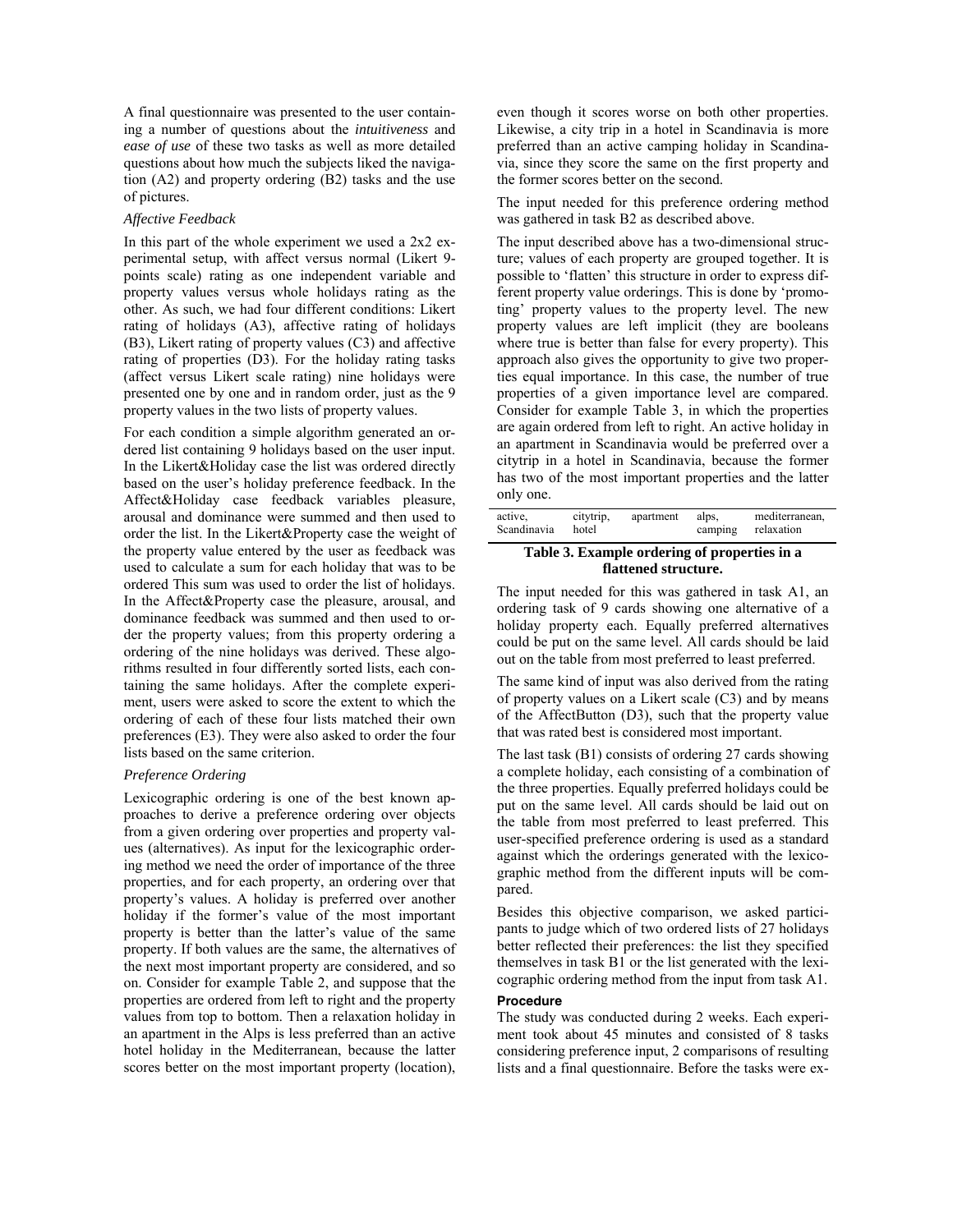plained and executed a general introduction was given about the goal of the experiment and the holiday domain. Furthermore, subjects were told that each task stands for itself, which means there is no need to remember anything between the tasks.

The presentation of tasks to users was counter balanced to avoid order of presentation effects.

#### **RESULTS AND DISCUSSION**

*Preference Ordering* 

We have used the different methods of rating and ordering properties as input for the lexicographic ordering algorithm to investigate how well this algorithm can perform given a variety of inputs. These methods thus include affective rating (D3 in two ways, as explained in the result section on *Affective Feedback*) 9-points rating (C3), ordering 9 property values (A1), ordering the properties and then 3x3 values (B2). The algorithm generated ordered lists for each user, and these lists were compared with the lists that the users specified themselves in the 27-card ordering task (B1).

This is essentially a comparison between two rank-ordered lists containing the same items. The similarity between these lists is computed in two ways. Kendall's τ can be seen as a distance measure; it is based on the minimal number of switches between two adjacent items in one list that is needed to attain the second list. Spearman's ρ is another well-known rank correlation method. Both measures are normalized and range from -1 to 1, where 1 indicates that the lists are identical, 0 no relation at all, and -1 indicates reverts ordering.



#### **Figure 2: Rank correlations between generated holiday preference lists and user-specified holiday preference lists (including 95% confidence interval).**

Figure 2 shows the correlation coefficients averaged over participants between the standard list (specified by the participant in task B1) and the lists generated with the lexicographic ordering method with different types of user input. All correlations are significant above 0 (p. < 0.001), which indicates that the generated lists are much more similar to the standard list than random lists. It is important to note that the best any preference ordering method can do is not as high as 1, since the participants were not always consistent between tasks. Hence the human-specified 'standard' ordering is not fixed.

Current results give rise to an estimate of around 0.9 as highest attainable score (see the next section, square root of 0.81).

As the τ and Spearman results are strongly correlated (r  $= 0.99$ ) analysis on the difference between the methods focused only on τ results. An ANOVA with repeated measures with  $\tau$  results as dependent variable and the methods as within-subject variables revealed a significant main effect  $(F(2.77, 85.75) = 3.23$ ; p. = 0.027, df adjusted for sphericity violation with Greenhouse-Geisser method) for the methods. Examining Figure 2 shows that both the Affect Sum  $(F(1,31) = 5.60, p. =$ 0.024) and Affect Distance  $(F(1,31) = 7.64, p. = 0.010)$ method resulted in lower level of similarity on average, which was confirmed by a Deviation Contrast with the 3x3 method as reference category.

#### *Navigation through the outcome space*

Participants were asked to rate the tasks A2 (navigation through the outcome space) and B2 (ordering the alternatives for each property) on its intuitiveness, ease of use, effort of use, and how much they liked it. As these two tasks can provide similar information, it would be interesting to see if participants perceived them differently. Therefore a MANOVA with repeated measures was conducted which took the various ratings as dependent measures, and the task as independent within-subject variable. The multivariate analysis found a significant main effect  $(F(4,28) = 3.14; p. = 0.030)$  for task, which was only found again in univariate analysis on effort  $(F(1,31) = 9.02; p = 0.005)$  and intuitiveness rating  $(F(1,31) = 4.64, p. = 0.039)$ . Examining the means shows that participants rated the navigation through the outcome space (A2) task ( $M = 3.0$ , SD = 1.65) as more effortful than the B2 task ( $M = 2.0$ , SD = 1.16) and as less intuitive ( $M = 4.9$ ,  $SD = 1.48$ ) than task B2 ( $M =$ 5.6,  $SD = 1.32$ ). Assuming that both input methods give the same information, this data suggests that the more traditional B2 method is preferred. The preference of using pictures in A2 did not seem to correlate  $(r = 0.09)$ ;  $p. > 0.05$ ) with how much participants liked task A2. Some participants mentioned afterwards that pictures helped them with imagining the holidays. These participants rated the helpfulness of pictures significantly  $(t(27.5) = -5.0; p. < 0.001)$  higher (M = 5.8, SD = 1.01) than those who did not mention this issue  $(M = 3.5, SD)$  $= 1.57$ ). Likewise participants that mentioned pictures as a distraction from their own imagination rated the usefulness of pictures significantly  $(t(30) = 3.69; p. =$ 0.001) lower ( $M = 3.0$ ,  $SD = 1.32$ ) than participants that did not make this comment ( $M = 5.17$ ,  $SD = 1.56$ ).

Studying task A2 in more detail however revealed that a considerable group of the participants (34%) did not consider the properties independent, which is an important assumption when using data from ordering the alternatives for each property. For example, in task A2 one participant selected relaxation, Alps, and apartment as most preferred holiday and city trip, Alps, and cam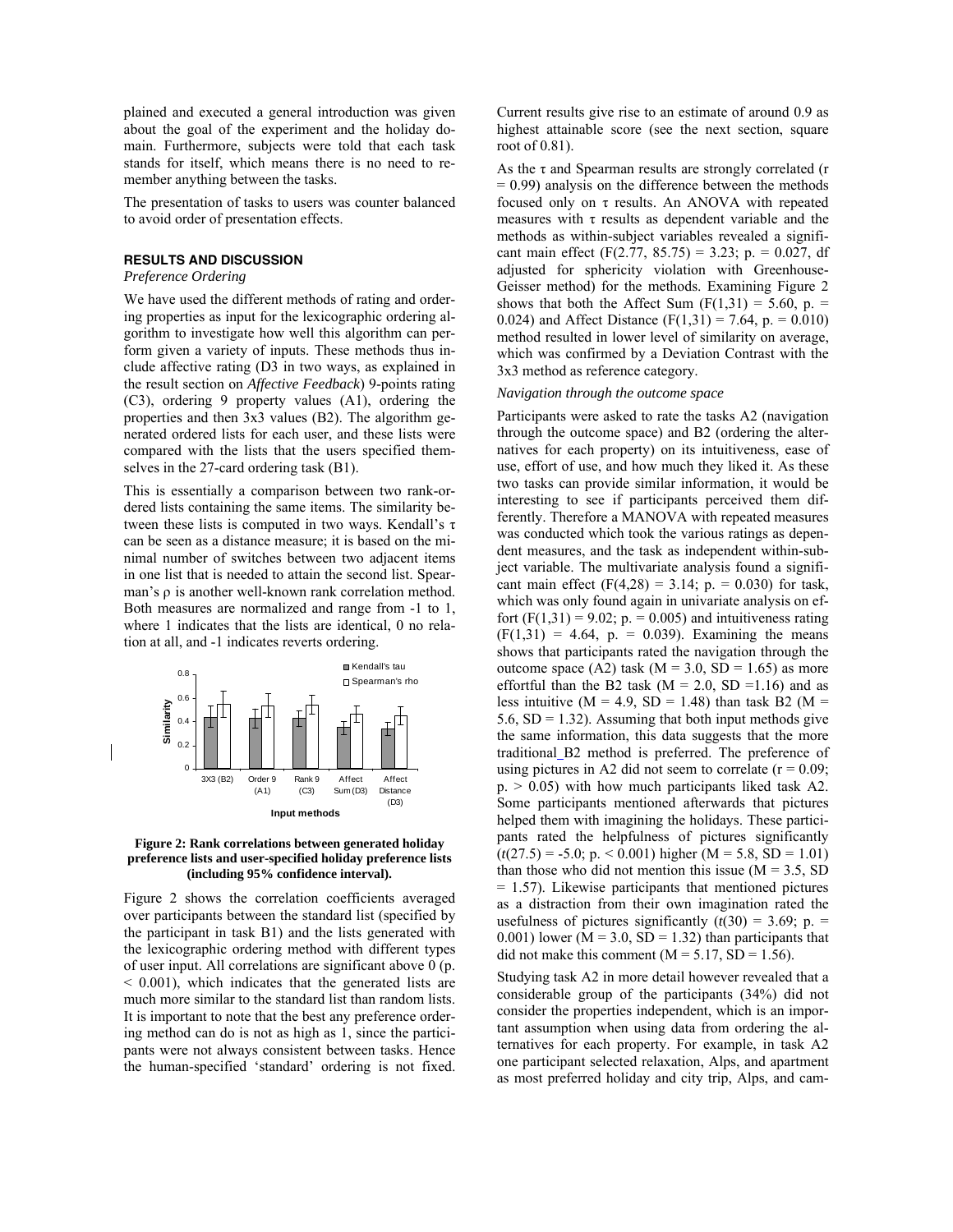ping as the least preferred holiday. For this participant the Alps were both in his most and least preferred holiday. For 11 of the 32 participants the most and least preferred holiday had at least one similar value. One participant even had two similar values as his most preferred holiday was active, Alps and camping, and his least preferred holiday was city trip, Alps, and camping. This means two things. First, a property independent approach is not suitable for all people to describe their preferences. Second, the navigation through outcomes task might be an effective approach to determine whether for a specific individual preferences over properties are dependent.

Based on the values of participants' least and most preferred holidays it was possible to order the values of each property. Spearman correlations between the ordering of the value derived from the A2 task and the B2 task ranged from 0.62 to 0.91 with a 0.73 mean. Therefore it seems that A2 can obtain similar data as B2 when it comes to ordering value of a property. The B2 task also provides information about the ordering between the properties. The hypothesis was that this information could also be obtained by looking at what property participants changed first and what last in the A2 task. However, Spearman correlations between the data sets from A2 and B2 on this issue did not reach a significant level, thus this hypothesis should be rejected. Comparing the least and most preferred holiday with holidays at the top and bottom of the user-specified list of all holidays (B1) shows a match of 81% (26 out of 32) for the most preferred holiday, and a match of 44% (14 out of 36) for the least preferred holiday. This can mean several things. First, the participants were not very consistent when it came to their least preferred holiday. Second, there might be a bias in task A2 causing that participants end up with different least preferred holiday; however there was no indication to support this idea. Third, 81% seems as upper limit for an algorithm's prediction accuracy to match a person's preference list (algorithms and input methods such as those presented in Figure 2). Fourth, people are far more consistent in identifying their most preferred holiday than their least preferred holiday.

## *Affective Feedback*

Statistical analysis of the data using a MANOVA with repeated measures showed that there is a main effect of affect versus Likert scale rating  $(F(2,30) = 24.00; p. \le$ 0.001)and property versus whole holiday rating (F(2,30)  $= 6.73$ ; p.  $= 0.004$ ) with no significant interaction effect. These main effects were found again in the univariate analysis on effort for affect versus Likert scale rating  $(F(1,31) = 46.32; p. < 0.001)$  as well as for property versus holiday rating  $(F(1,31) = 13.90; p = 0.001)$ . This means that both affective-, as well as holiday-based feedback are associated with a higher perceived effort in preference elicitation (Table 4).

With regards to the perceived quality of the resulting nine-item lists as generated by the simple algorithms we found a significant main effect for affect versus Likert scale rating  $(F(1,31) = 6.12; p = 0.019)$  and no main effect for holiday versus property rating or interaction effect. With regards to the ordering of the resulting generated lists based on their perceived quality we found similar results. No significant effects were found apart from an effect of affect versus Likert scale rating for property values (Wilcoxon Sign Rank Test,  $z = 2.28$ ; p.  $= 0.023$ ) Together these findings indicate that the algorithmically-generated sorted lists based on affective feedback matched the user's preferences less well than the lists that were generated based on normal feedback. This could be due to two reasons; (a) users did not understand the AffectButton as input device, and (b) the algorithm to generate the lists was too simplistic. The first explanation is unlikely, as pleasure and dominance strongly correlated with the Likert-scale feedback (r=0.7) and  $r = 0.6$  respectively,  $p \le 0.001$ ). Also, previous research suggests that the AffectButton is a valid and reliable affective feedback device (Broekens, submitted). To test the second explanation we used the Lexicographic ordering method to generate lists based on affectively scored property values. Property values were ordered according to their affective Euclidian distance to "happy" (Pleasure  $= 1$ , Arousal  $= 1$ , Dominance  $= 1$ ) as well as according to their affective sum (as described earlier). These property orderings were then used in the lexicographic ordering algorithm to generate 2 different lists and these lists were compared to the baseline preferences as given by the user in the 27-holiday card ordering task. On average over all 32 participants, the resulting orderings were worse than the orderings based on Likert scale rated property values as compared to the orderings given by the participants in the 27-card ordering task. This suggests that affective input might not be very useful as input for the lexicographic ordering as well, or at least that mapping affective dimensions to algorithms that are intended for one dimensional preference values is not trivial.

Finally, we conducted a regression analysis given the holiday Likert rating and pleasure, arousal, dominance ratings (backward stepwise) over all items to predict the item ranking using the user's baseline preferences given by the 27-holiday card ordering task. The same analysis was repeated for the property values (now predicting the property baseline ranking given by the 9-property card ordering task). The regression analysis with holidayranking as dependent variable resulted in a significant model (F(2,285) = 110; p.  $0.001$ ) with a correlation between actual ranking and predicted ranking of r=0.66. The model included as significant parameters the item Likert rating (Beta = -0.55;  $t = -9$ ;  $p. < 0.001$ ) and the item pleasure rating (Beta =  $-0.15$ ; t =  $-2.5$ ; p. = 0.012). The regression analysis with property-ranking as dependent variable also resulted in a significant model  $(F(2,285) = 110.6; p. < 0.001)$  with a correlation be-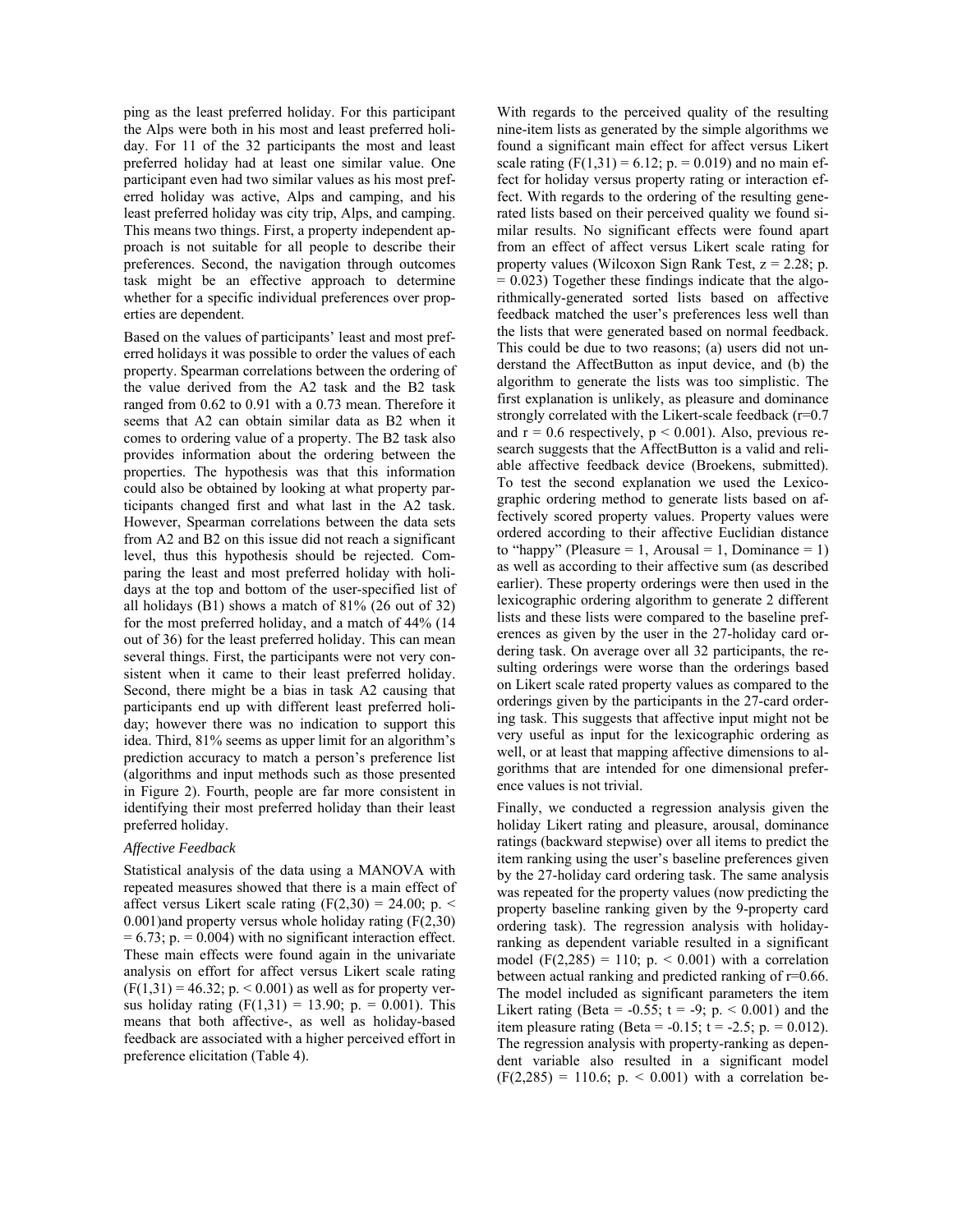tween actual ranking and predicted ranking of  $r = 0.66$ . The model included as significant parameters the property Likert rating (Beta = -0.60;  $t = -11.1$ ; p. < 0.001) and the property dominance rating (Beta =  $-0.11$ ; t =  $-$ 2.00;  $p. < 0.045$ ). This means that, even in a simple linear model, affective feedback does add something unique in order to predict user preferences and can therefore be used to better understand human preferences.

| Condition               | Liking<br>Mean<br>and Std | <b>Effort</b><br>Mean<br>and Std | Rated<br>quality of<br>generated<br>lists | Order of<br>generated<br>list (bigger<br>is better) |
|-------------------------|---------------------------|----------------------------------|-------------------------------------------|-----------------------------------------------------|
| Likert<br>&<br>Holiday  | 3.938                     | 2.750                            | 6.188                                     | 2.656                                               |
|                         | 1.318                     | 1.191                            | 1.786                                     | 1.260                                               |
| Affect<br>&<br>Holiday  | 4.188                     | 3.906                            | 5.500                                     | 2.438                                               |
|                         | 1.575                     | 1.594                            | 2.064                                     | 1.105                                               |
| Likert<br>&<br>Property | 4.188                     | 1.938                            | 6.031                                     | 2.781                                               |
|                         | 1.731                     | 1.014                            | 2.177                                     | 0.870                                               |
| Affect<br>&<br>Property | 4.313                     | 3.250                            | 5.156                                     | 2.125                                               |
|                         | 1.655                     | 1.481                            | 2.329                                     | 1.157                                               |

#### **Table 4. Summary of average liking and effort scores for the tasks A3-D3.**

#### *Multi-angle view*

After each of the eight ordering tasks participants were asked to rate the task on how much they liked it and how much effort it took them. A MANOVA with repeated measures was conducted to examine an effect for the ordering/rating style (independent within-subject variable) on the perceived effort and liking (dependent variables). The multivariate analysis found a significant main effect for ordering/rating style  $(F(14,18) = 10.71)$ ;  $p_{\text{A}}$  < 0.001), which was found again in the univariate analysis of the effort rating  $(F(7, 217) = 27.91; p. \leq$ 0.001), and the liking rating  $(F(7, 217) = 3.17; p. =$ 0.003). As could be expected, Figure 3 shows that the ordering/rating task B1 (ordering all 27 cards) clearly stands out as least preferred and required the most effort to complete. This simply confirms the motivation behind preference elicitation research as people are not much in favour of evaluating all individual items in the outcome space. Figure 3 also shows the other side of the spectrum. The more traditional individual property ordering (B2) or rating (C3) tasks were rated low on effort and relatively high on liking. This suggests that people appreciate the relative cognitive simplicity of this task; dealing only with a small part of the outcome space complexity. From the tasks that involved evaluating the complete holidays (B1, A2, A3, and B3) it seems that the navigation through the outcome space (A2) is the most preferred one. However, the question remains why participants liked it. Was it because they liked the interaction style of browsing through the outcome space or was it because this task often involved the evaluation of relative fewer holidays compared to the other three holiday ordering/rating tasks?

Taking the results of accuracy in ordering the outcome space (Figure 2) and Figure 3 together, the first observation is that the more traditional property rating approach seems a relative good solution, as participants like it, it does not involve much effort and the ordering output was among the best matches to the participants own ordering output.



**Figure 3: The mean liking and effort rating of ordering/rating tasks, including a 95% confidence interval** 

## **CONCLUSION AND FUTURE WORK**

This study into preference elicitation provides a number of observations:

- Traditional property rating approach seems most preferred by the participants and resulted in one of the best orderings of the outcomes space to match their preferences, at least when using the lexicographic algorithm.
- Properties of holidays were not independent for a considerable group of the participant.
- Considering the affective attitude toward a holiday or holiday property in addition to overall attitude can improve understanding of preference elicitation.
- As illustrated by the previous point and by the navigation task that identified the dependencies in the preferences a multi-angle approach gives a richer understanding of the process of preference elicitation.

Like any study, this study also had a number of limitations. For example, for practical reason the set-up of the experiment only considers a limited number of properties and alternative values within each property to allow participants to order the whole outcome space. The real potential of some of the preference elicitation methods might therefore not have come to light in this study. Future research might look at these elicitation methods when considering a much larger outcome space with far more properties and values. The multi-angle approach also shows that even the most preferred elicitation method has serious limitations for example when it comes to dependencies of properties. A more effective approach